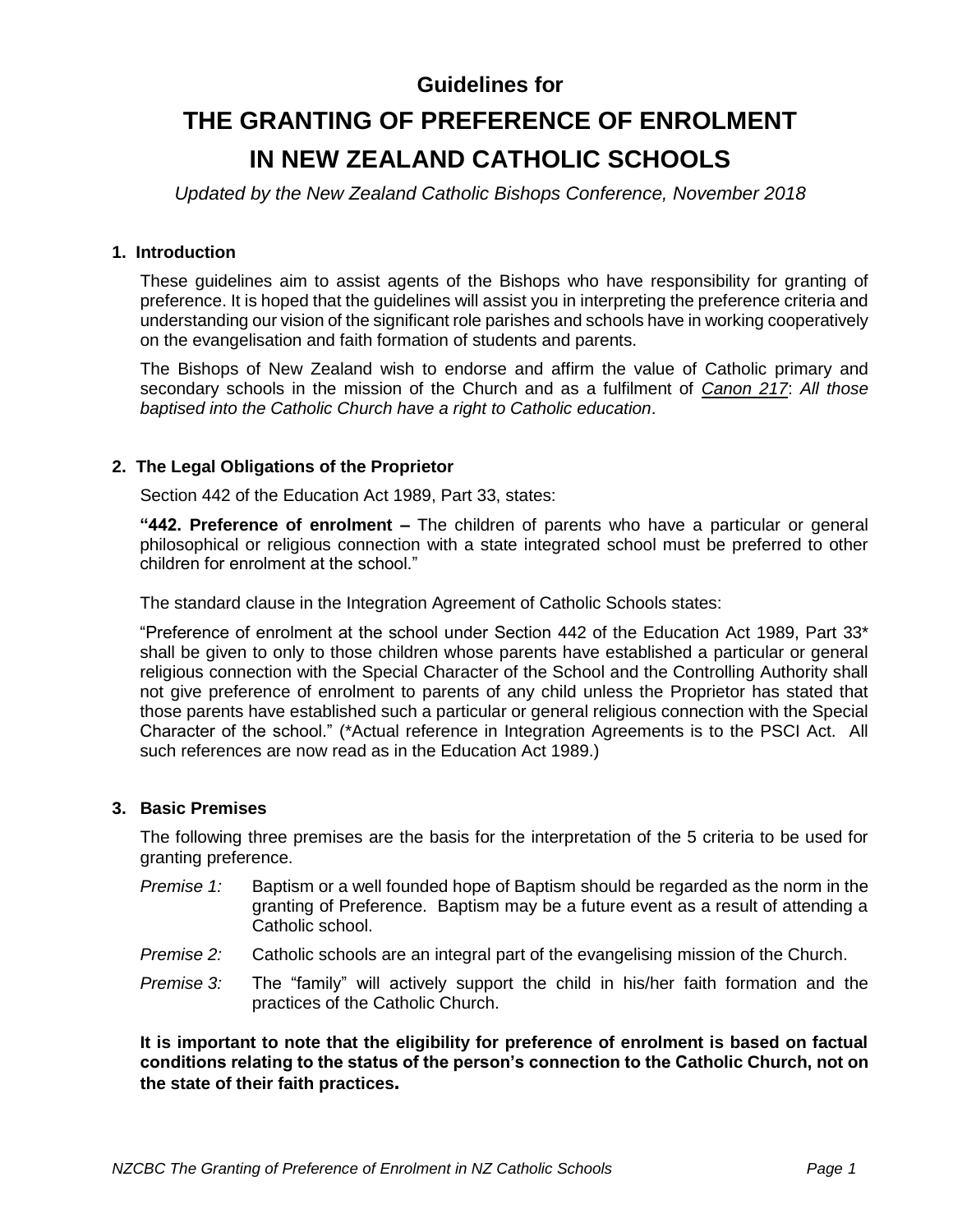There is a need for:

- Bishops' agents who sign preference cards, to have a pastoral approach, recognising the significant role they play especially in the re-evangelisation of non-practising Catholics.
- Catholic schools to be proactive in the evangelisation process
- The school and parish to have a close collaborative relationship, unified in their goal for active evangelisation and faith formation of the children and parents.

# **4. Five Preference Criteria**

- 4.1 The criteria to be used by Proprietors, and their authorised agents, when determining whether or not the parents of a child have established such a particular or general religious connection with the Catholic Special Character are:
	- 5.1 The child has been baptised or is being prepared for baptism in the Catholic Church.
	- 5.2 The child's parents/guardians have already allowed one or more of its siblings to be baptised in the Catholic faith.
	- 5.3 At least one parent/guardian is a Catholic, and although their child has not yet been baptised, the child's participation in the life of the school could lead to the parents having the child baptised.
	- 5.4 With the agreement of the child's parent/legal guardian, a significant familial adult such as a grandparent, aunt or uncle who is actively involved in the child's upbringing undertakes to support the child's formation in the faith and practices of the Catholic Church.
	- 5.5 One or both of a child's non-Catholic parents/guardians is preparing to become a Catholic.

## **Preference Criteria 5.1, 5.2 and 5.5**

- 4.2 These three criteria are clear cut and need to be applied as they stand.
- 4.3 It is important to recognise, that no additional conditions, such as regular attendance at Sunday Eucharist can be attached to the granting of preference.
- 4.4 It should also be recognised that in our current secularised society, the time when people are seeking preference of enrolment, is potentially a time of initiating re-evangelisation of Catholics who are no longer actively involved in the Church.

## **Preference Criterion 5.3**

- 4.5 Currently there is wide interpretation of criterion 5.3 and this is a cause of major concern for many people.
- 4.6 The second part of criterion 5.3, *the child's participation in the life of the school could lead to the parents having the child baptised,* should be given prominence and accepted by all, as crucial when a decision is being made in granting preference of enrolment. The word here is "could" which implies that it is possible as distinct from probable. This is the element of "well founded hope".
- 4.7 We recognise that there are likely to be differences of interpretations of this criterion and offer the following examples of situations to demonstrate how we believe the criterion should be interpreted: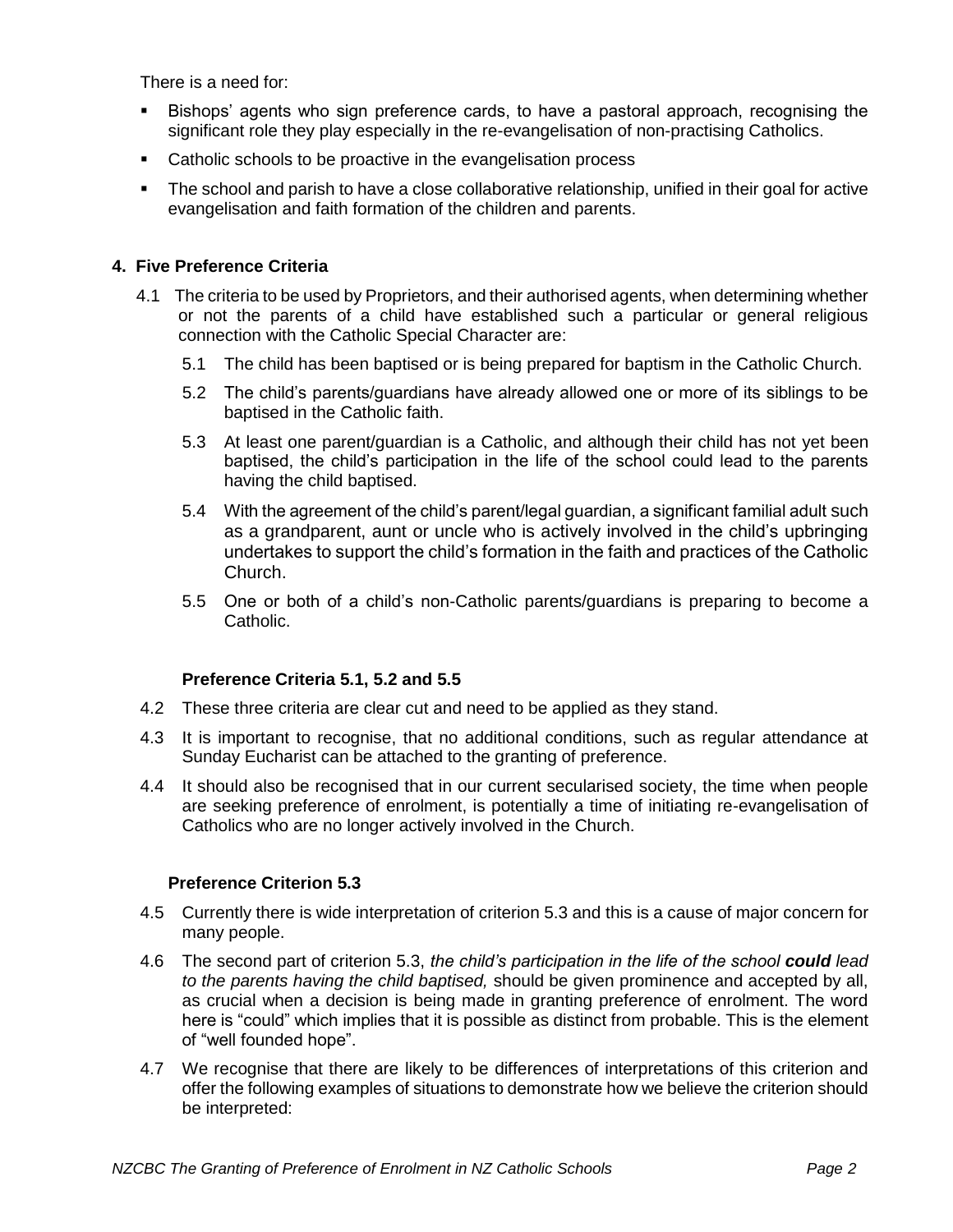*Situation 1:* The parent has formally left the Church. Preference should not be granted

*Situation 2:* The Catholic parent is now *actively involved* in another Christian denomination or other religion and has no intention of supporting their child in the practices of the Catholic Church. We do not believe preference should be granted as it is unlikely that the child will be baptised in the Catholic Church as a result of attending a Catholic school, even if the parent has not *formally* left the Catholic Church.

*Situation 3:* The Catholic parent is now *actively involved* in another Christian denomination or other religion and the child has been baptised in the Church of the new religion. We do not believe preference should be granted in this situation even if the parent has not *formally* left the Catholic Church.

*Situation 4:* The Catholic parent no longer has any or at best infrequent contact with the child. In this situation we believe that preference should not be granted unless the non-Catholic parent, who is also the caregiver, is able to demonstrate a sincere commitment to the responsibility undertaken at the time of marriage to bring up the children as Catholics.

*Situation 5:* The Catholic parent has died but it was their wish that their child had a Catholic education and the Non-Catholic parent is committed to support the child in the faith formation and practices of the Catholic Church. We believe preference should be granted.

*Situation 6:* The step-parent who is active in the family life of the child is Catholic. We believe preference should be granted.

*Situation 7:* The Catholic parent is a "lapsed Catholic". In this situation we believe preference should be granted because of the existing connection and the open possibility of reevangelisation.

*Situation 8:* If a parent seeks a new preference certificate for their child to attend a secondary school (or a change of primary school) and the child has not been baptised during the previous schooling at a Catholic Primary School, there may still be "a well founded hope of baptism" especially at the secondary level where teenagers / young adults assume more personal responsibility. We believe preference should be granted. What may need strengthening, is, the active evangelisation strategies by both the school and parish.

## **Preference Criterion 5.4**

4.8 The interpretation for granting preference under criterion 5.4 needs clarification. The following requirements are essential when people are seeking preference of enrolment under criteria 5.4:

• The significant familial adult in the child's life, who is undertaking to support the child's formation in the faith and practices of the Catholic Church, would need to accompany the parents/caregivers when they are seeking preference of enrolment.

• If the significant familial adult is not personally known to the person granting preference of enrolment, they need to have some evidence to show they are an active member of the Catholic Church.

• The significant familial adult must live in a physical position that enables sufficient contact and influence to be able to actively support the child's formation in the faith and practices of the Catholic Church.

• The parents/caregivers should give written agreement that they will support the child's formation in the faith and practices of the Catholic Church. This is included in the attached revised version of the Preference Card.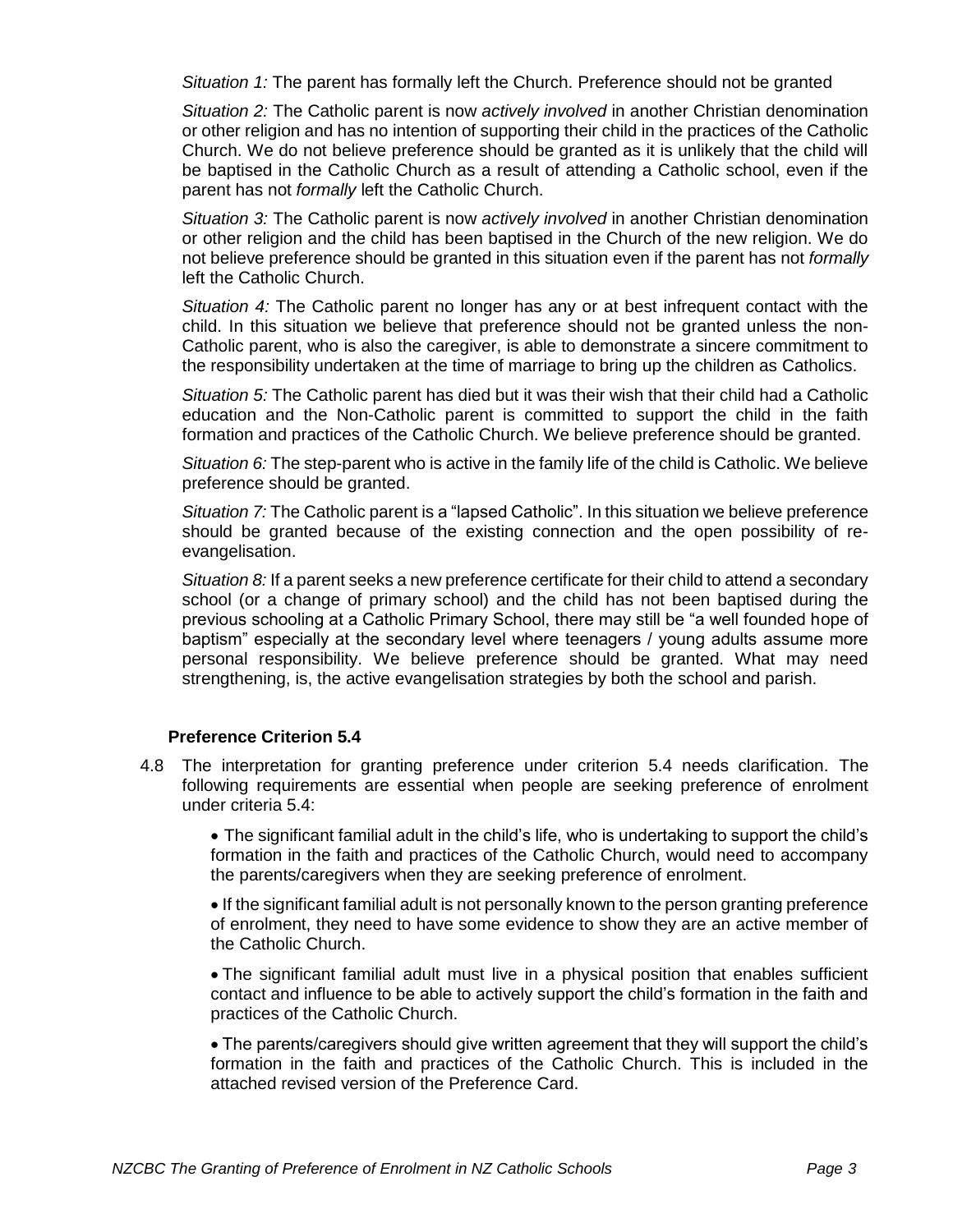• The significant familial adult gives permission and commits to being included in the school/college's faith events and Religious Education programme, e.g. school masses, liturgies on the Religious Education programme, social justice and service initiatives as all parents are expected to. This is included in the October 2016 version of the Preference Certificate**.**

- 4.8.1 The "significant familial adult" must:
	- Have a familial and spiritual/pastoral connection with the child.
	- Be authentic and honour the integrity of the NZCBC's intent of the 5.4 criterion.
	- Be in a genuine, meaningful relationship with the child.
	- Be an active faith member of a Catholic Eucharistic community.
	- Live geographically close enough to support the child(ren) in liturgical and Eucharistic celebrations at both the school and church levels.
	- Committed to assisting the parent(s) in their support of their child(ren) in the formation of their faith and the practices of the Catholic school which includes attendance at Sunday masses.
	- Be in attendance when the parent is seeking a preference certificate from the Bishop's agent and also when the child is being enrolled at the school/college.
	- Give permission and commit to being included in the school/college's faith events and Religious Education programme, e.g. school masses, liturgies on the Religious Education programme, social justice and service initiatives as all parents are expected to.
- 4.10 What does **NOT** constitute an authentic "significant familial adult"?
	- The neighbour or family friend is a Catholic.
	- A Catholic godparent of a child who has already been baptised in another faith tradition.
	- A family member such as an aunt, uncle or other relation who has very limited contact with the child
	- Principal of a school or person responsible for Boarding in a Boarding school
- 4.11 Examples of a significant familial adult:
	- A legal guardian who has responsibility for the child after the parents death knowing the parents would have wanted a Catholic education for their child even if they had not baptised their child.
	- An involved Catholic grandparent who had lapsed in practice of the faith and not baptised their children. Subsequent to the children becoming adults the grandparent has re- activated their faith and become involved in the Church and hopes for baptism of their grandchild and maybe their children.

## **5. Appeals**

- 5.1 An appeals process will be formalised in each Diocese, with a person or a committee being appointed by the Bishop being delegated this responsibility.
- 5.2 The Preference of Enrolment Certificate will inform families of their ability to appeal a decision not to grant preference.
- 5.3 A national appeals form is attached. We have agreed that this national appeals form will be used by all Dioceses throughout New Zealand but will include Diocesan specific information.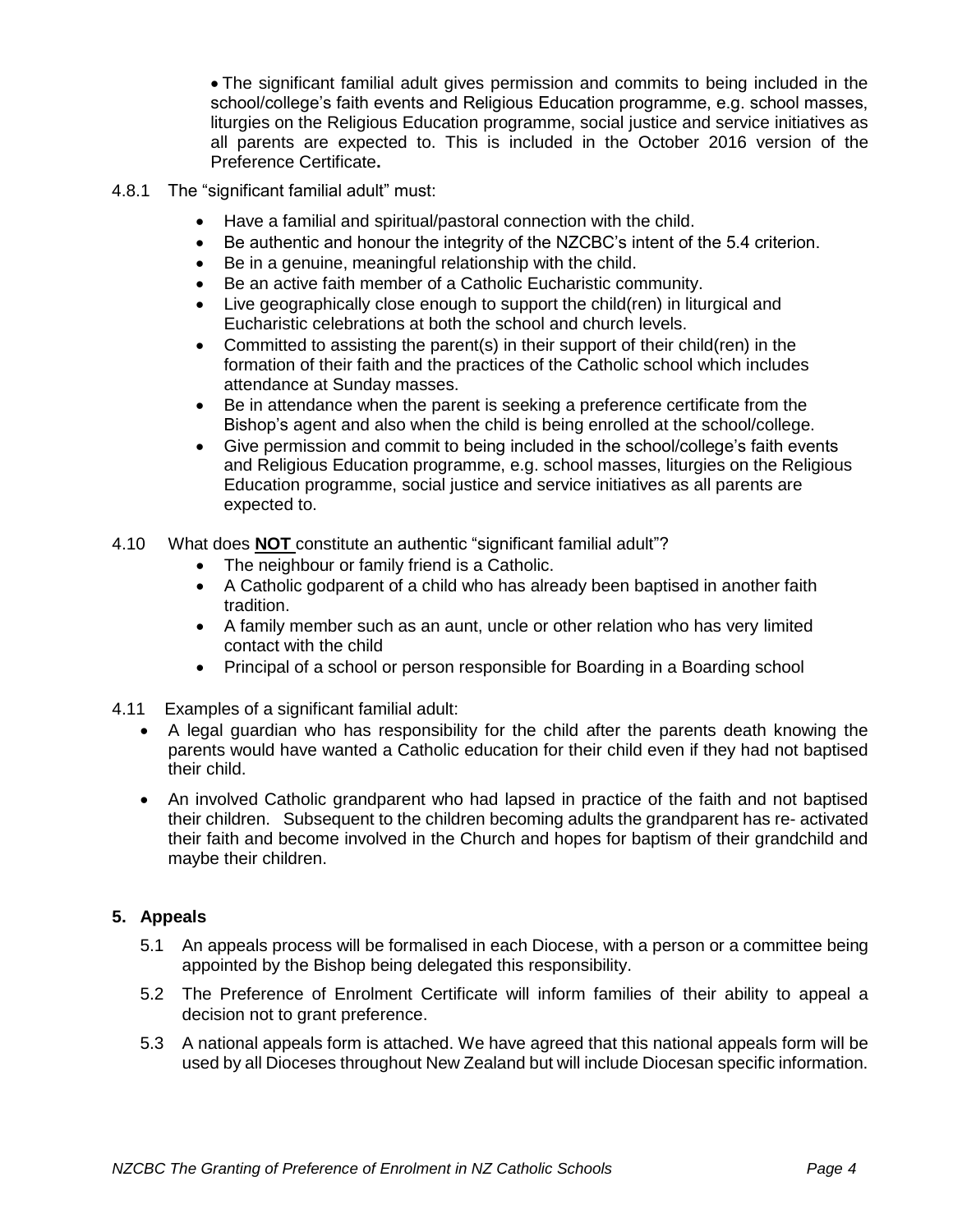## **6. Preference of Enrolment Certificates**

The Preference of Enrolment Certificates includes:

- Written commitment by parents/caregivers that they will support their child's faith formation and practices within the Catholic Church
- **•** Diocesan specific contact details including the name and contact details of the person to whom an appeal can be made.
- Written agreement by the familial adult where preference is being granted under Criterion 5.4.

A copy of the revised Preference of Enrolment Certificate is attached. We have agreed that this certificate will be used by all Dioceses and we ask that you ensure the certificate in use is dated October 2016 (updated November 2018). Older versions of this certificate should not be used.

#### **7. Issues Associated with Granting Preference**

#### **Schools facing pressure on the rolls**

- 7.1 It must be clearly understood that there is an obligation on schools to accept preference students ahead of any non-preference students.
- 7.2 If all preference applications are unable to be accepted, the school should have a clear transparent enrolment policy, or an enrolment scheme officially approved by the Ministry of Education, specifying priorities for acceptance
- 7.3 While there can be no ranking of the preference criteria, Diocesan Vicars and/or Managers of Education, can offer schools assistance on developing enrolment policies, acceptable to the Ministry of Education, which can include priorities such as: First priority of acceptance is Preference students
	- from within the local parish or contributing parish or parishes
	- who have a sibling attending the school
	- with some connection with the local parish or contributing parish or parishes

## **Evangelisation**

- 7.4 Schools formally acknowledge and promote their role in the evangelising mission of the Catholic Church.
- 7.5 Continued strengthening of the school-parish partnership for ongoing evangelisation and personal invitation for faith formation and sacraments is crucial. A united school-parish faith community, with a sense of collaboration and team work is a hallmark of such a relationship.
- 7.6 A resource paper offering further suggestions assists the parish-school faith community in the task of collaborative evangelisation accompanies these guidelines.